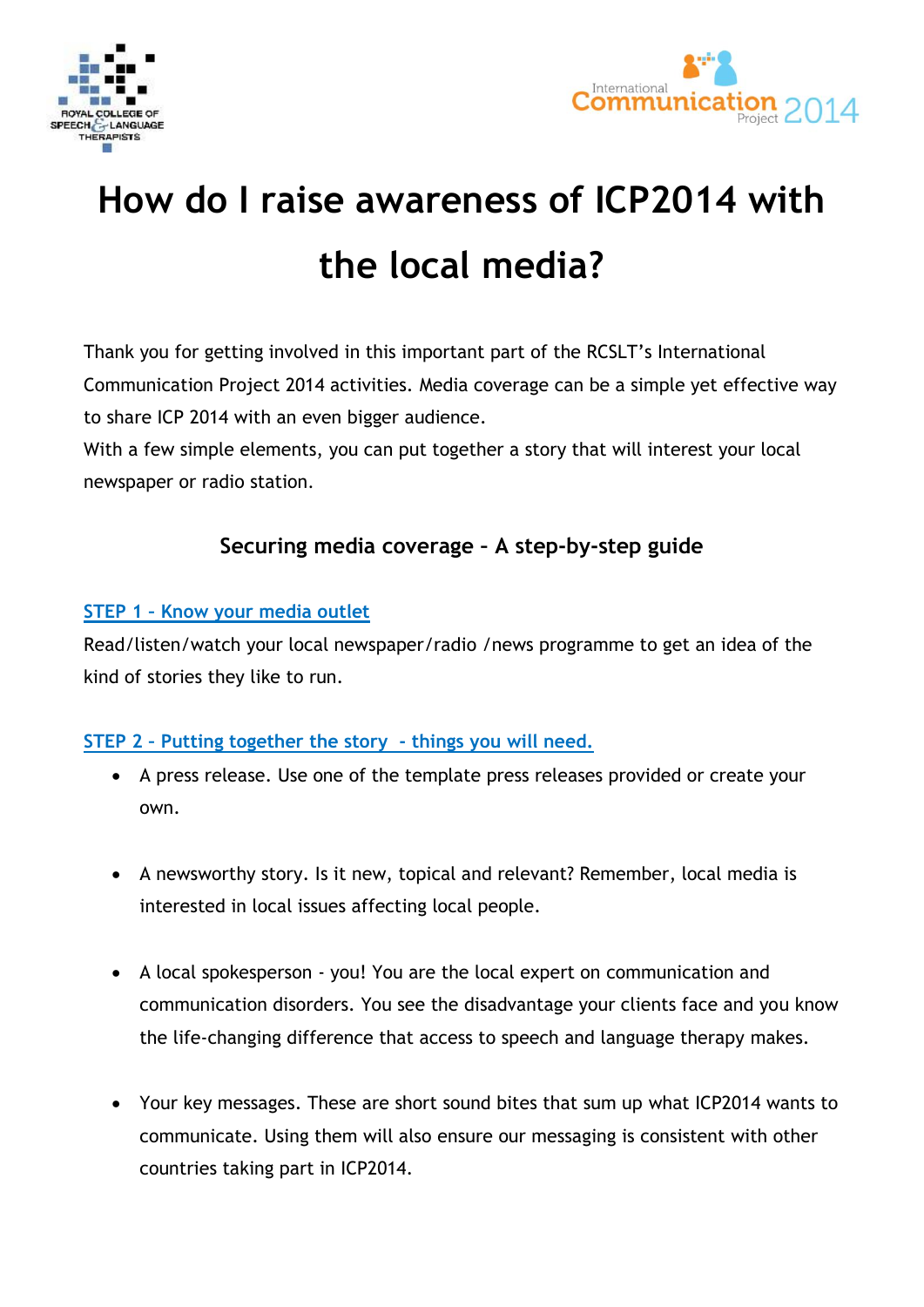## They are: o **Communication is vital to life**  Communication disorders limit a person's ability to participate fully in family life, their community, education and professionally. o **Communication professionals make a critical difference Key Messages:**  Without access to key services, people with communication disorders are at a lifelong disadvantage. o **Early intervention is key**  Research shows that early identification and intervention programs create positive results over a lifetime for people with communication difficulties and society as a whole.

- **A case study** This is a client's experience. There is no better way to demonstrate the value of speech and language therapy than by sharing the stories of people who have benefitted from it. Talk to your client and their families to see if they are willing to take part in your ICP2014 activities. Clients' families are just as important and their stories are just as powerful. Make sure you have all the right consent (refer to the Step-by-Step Guide to Consent). Check how they are comfortable being involved; speaking with journalists, having their photo taken, speaking on radio or being filmed for television.
- **Facts and figures** use the 'key facts' located in the toolkit, localise them or use local statistics. Having the numbers to back up why you're campaigning makes your story powerful.
- **Permission from your employer.** Check with your employer to make sure they approve of you approaching your client/s. Check with your manager and/or Public Affairs/Communications Department (if applicable) to make sure that they approve of you and your client/s taking part in ICP2014 activities. Make sure you follow your workplace's internal procedures, too.